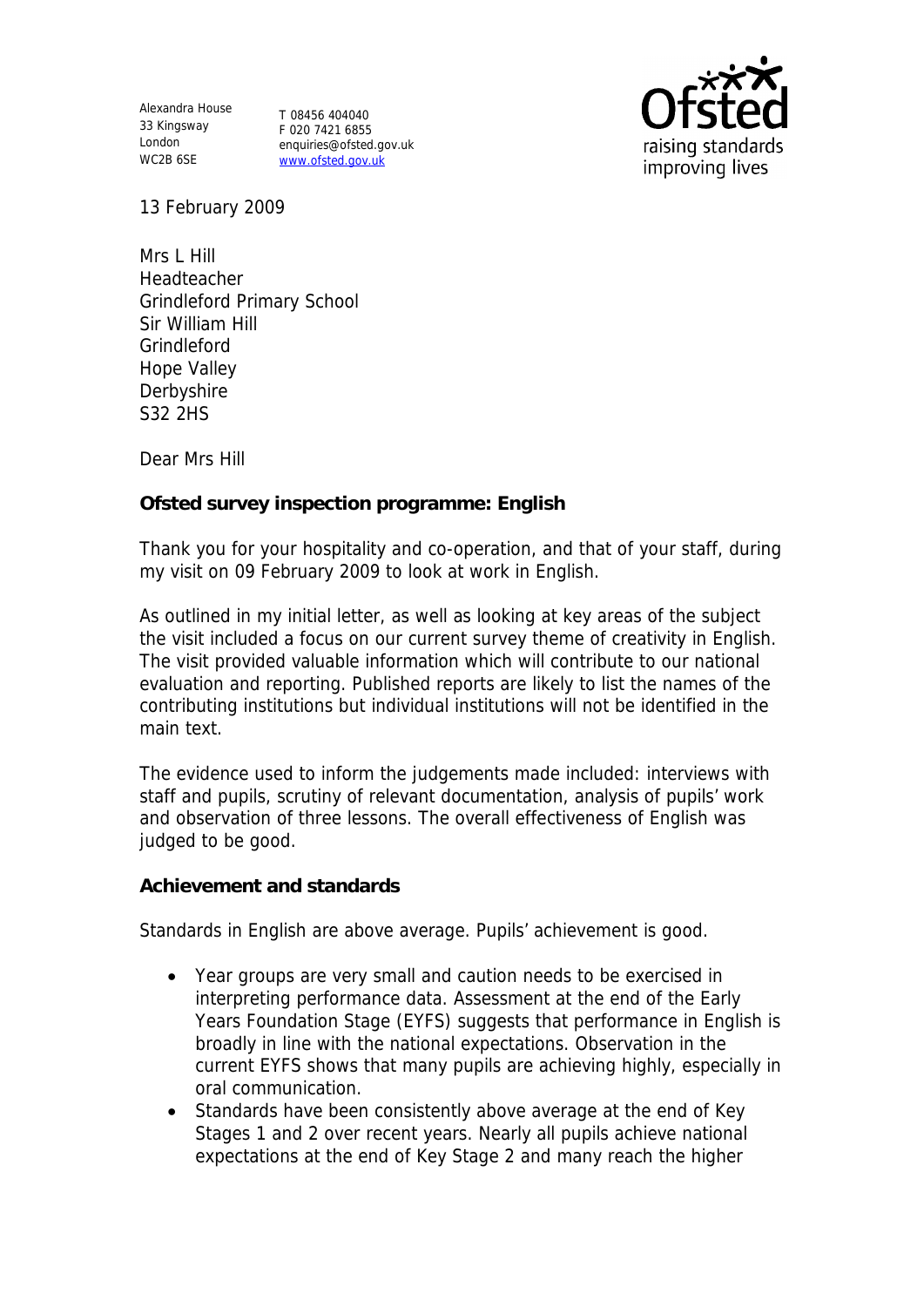Level 5, especially in reading. This confirms good achievement overall in English.

- Boys achieve as well as girls overall in English; this is better than the national picture. However, while their results in reading match the girls, they are less effective at reaching the higher levels in writing.
- Standards of speaking and listening are very high. The pupils are confident and articulate. Many of them speak very maturely. They are given good opportunities in English lessons to work together and express their ideas in depth.

**Quality of teaching and learning of English**

The quality of teaching and learning of English is good.

- Pupils enjoy their lessons in English and are very keen to learn. Overall, their attitudes towards learning and their capacity to make further progress are excellent.
- The quality of teaching observed was good overall. Relationships with teachers and other pupils were especially good. Strengths of teaching observed included: lively lessons that engaged pupils well; good opportunities for discussion and collaborative work; emphasis on pupils' reviewing their own work; and well managed lessons with high expectations of pupils' behaviour.
- All classes contain mixed age groups and lessons did not always identify sufficiently the needs of the most able pupils. More time was needed on occasion for pupils to complete written work.
- The quality of marking is very high. The best marking is exceptionally detailed and identifies areas for improvement well. Despite this, pupils are not clear enough about the next steps in their own learning in English. This is partly because pupils are not routinely set curricular targets in English and teachers' suggestions for improvement in marking are not always followed up systematically.

**Quality of curriculum** 

The curriculum in English is good.

- Pupils enjoy English lessons and praise the good links between English and topic work, opportunities for discussion work, and drama activities. The curriculum is enhanced by good information and communication technology (ICT) provision and some interesting media work, some of it in collaboration with the local secondary school.
- The curriculum is developing to make better use of the local environment and provide greater flexibility for teachers, as seen in the writing produced by reception and Year 1 pupils about the snow. The older pupils made good use of the school grounds within their literacy lesson during my visit.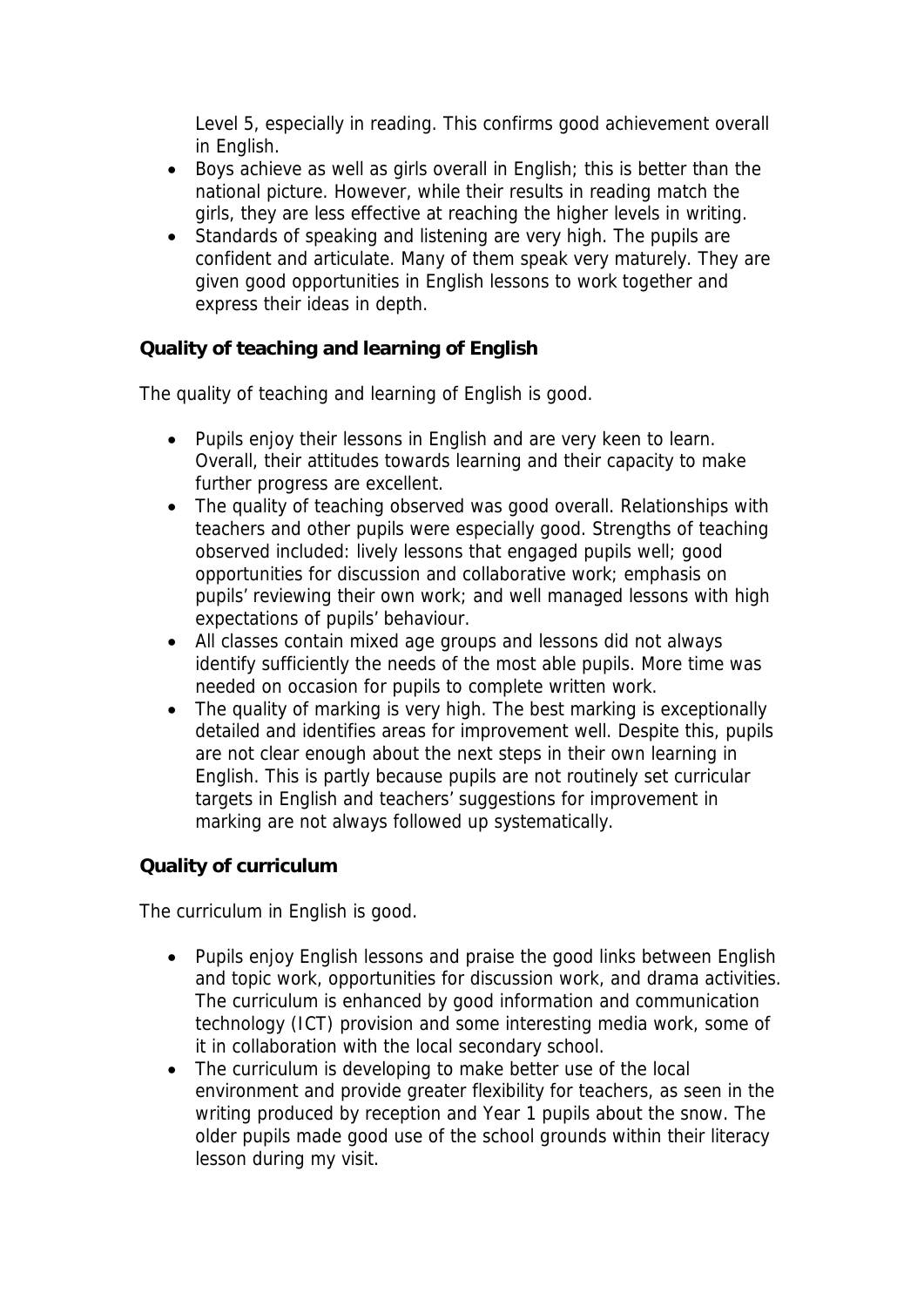- The school accepts that the provision for extra-curricular activities and further enrichment is limited at present but has plans to improve this as the year develops.
- Good opportunities are provided to apply literacy skills in other contexts, for example, extending reading and writing within the Second World War project. However, the scrutiny of work showed that pupils complete too little extended writing in English lessons.

**Leadership and management of English**

- You and the subject leader for English are both newly appointed. You have both identified some areas for development including improving pupils' writing. You have also written an action plan to develop the role of the subject leader and involve her in auditing provision. This is a sensible start.
- There are good tracking procedures in place that enable teachers to identify any under-performance. You have already been involved in evaluating the quality of teaching and learning across all classes.
- Standards have risen over the past couple of years, especially in writing. This shows the positive impact of recent management decisions.
- You have a clear view about how to improve creativity in English. This emphasises the importance of developing pupils' independent learning, making better use of the outdoor environment, and providing practical experiences that will inform writing. You also hope that teachers will make more flexible use of the school day and opportunities for extended projects. The current work with Year 4-6 pupils shows good evidence of both creative teaching and creative learning.

**Areas for improvement, which we discussed, included:**

- providing pupils with more opportunities to produce extended writing in English
- developing pupils' understanding of how to improve their work
- exploring ways in which the most able pupils can be fully challenged in English lessons.

I hope these observations are useful as you continue to develop English in the school.

As I explained in my previous letter, a copy of this letter will be sent to your local authority.

All feedback letters will be published on the Ofsted website at the end of each half-term and made available to the team for the next institutional inspection.

Yours sincerely